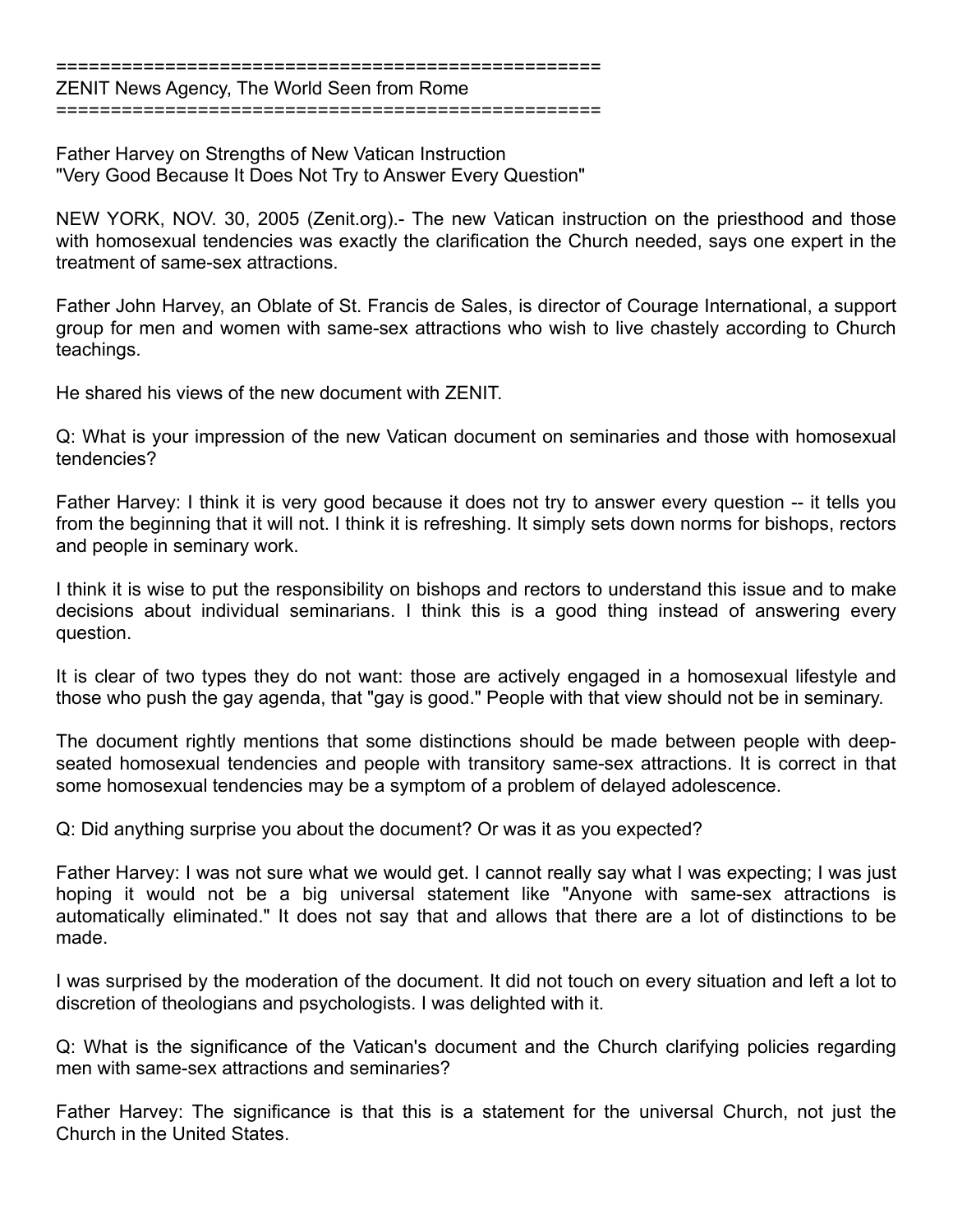For years within the Church we have had people pushing the gay agenda -- groups such as Dignity, New Ways Ministry, and gay and lesbian ministries. It is about time the Church said clearly that if seminarians have gay tendencies, we need to be aware of it. They should not hide their same-sex attractions or lie about it.

It is also important [that] the document stresses that a person with same-sex attractions is not automatically excluded from the seminary.

Many teen-agers claim to have same-sex attractions at a given time, but they might be able to apply to seminary if they get things under control. There is a distinction between transitory same-sex attractions and permanent and destructive homosexual tendencies.

We are happy to have a statement that can be used pastorally, as I intend to use it.

Q: Are there ways to identify same-sex attractions, deeply rooted homosexual tendencies and conflicts in affective maturity in the evaluation process for priesthood or religious life?

Father Harvey: It is not always easy to identify same-sex attractions; a person may conceal them and only they know they have those tendencies. But psychologists and theologians can talk with someone over a period of time and identify if he has same-sex attractions.

Seminaries need good Catholic psychiatrists working with them on these issues to distinguish between men with transitory and permanent same-sex attractions.

We need more info on how to handle teens who claim they are homosexual; we need to take them seriously and teach them to be chaste -- that is what Courage International does.

A person can be chaste and have same-sex attractions; quite a number have been able to do that. If a man is constantly chaste, is in his mid-20s and has control of himself, there is reason to believe he could continue living a chaste life.

Only psychiatrists will be able to determine if seminarians have deeply rooted homosexual tendencies; we will have to listen to them on this issue.

Any seminarian dealing with same-sex attractions should seek out a Catholic psychologist and give him or her permission to report to the seminary. That makes good sense.

Affective maturity means that as you have become an adult you have learned to handle your emotions; you do not let yourself go. It is a bad sign if a young adult, whether homosexual or heterosexual, cannot master himself.

It is well known from psychological studies that one of the basic difficulties with same-sex attractions is that they are rooted in trauma from a person\'s past and his relations with parents and peers. The trauma causes emotional problems within the individual.

Homosexual tendencies come early in life with attitudes formed from children dissociating themselves from their same-sex parent and an inability to relate to peers. This affects the way they deal with women and men throughout their life.